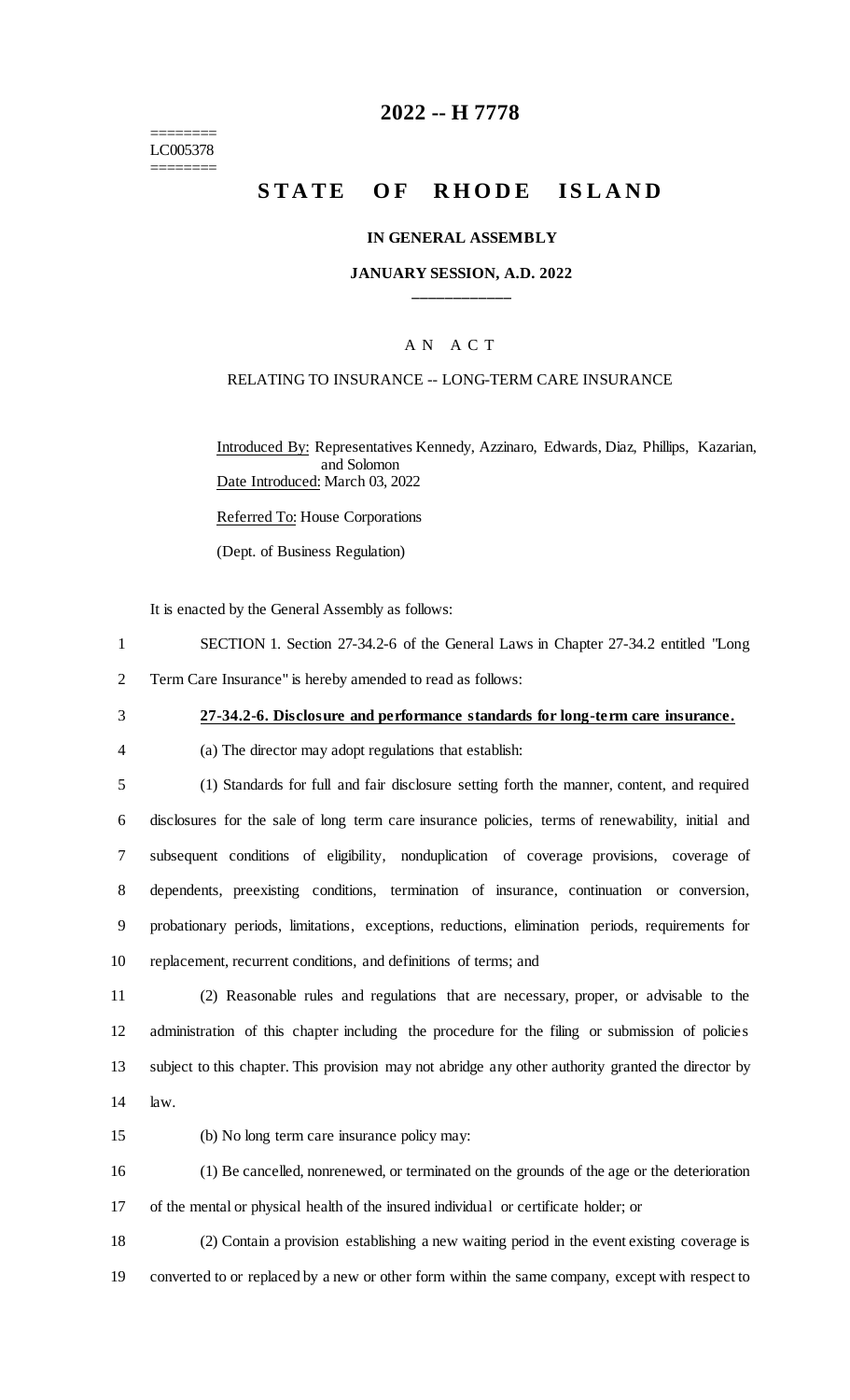an increase in benefits voluntarily selected by the insured individual or group policyholder; or

 (3) Provide coverage for skilled nursing care only or provide more coverage for skilled care in a facility than coverage for lower levels of care.

(c) A long term care policy must provide:

 (1) Home health care benefits that are at least fifty percent (50%) of those provided for care in a nursing facility. The evaluation of the amount of coverage shall be based on aggregate days of care covered for home health care when compared to days of care covered for nursing home care; and

 (2) Home health care benefits which meet the National Association of Insurance Commissioners' minimum standards for home health care benefits in long term care insurance policies.

 (d)(1) No long term care insurance policy or certificate other than a policy or certificate issued to a group as defined in § 27-34.2-4(4)(i) shall use a definition of "preexisting condition" which is more restrictive than the following: "preexisting condition" means a condition for which medical advice or treatment was recommended by, or received from a provider of health care services, within six (6) months preceding the effective date of coverage of an insured person;

 (2) No long term care insurance policy or certificate other than a policy or certificate issued to a group as defined in § 27-34.2-4(4)(i) may exclude coverage for a loss or confinement which is the result of a preexisting condition, unless the loss or confinement begins within six (6) months following the effective date of coverage of an insured person;

21 (3) The director may extend the limitation periods set forth in subdivisions § 27-34.2-6(d) 22 (1) and  $(d)(2)$  of this subsection as to specific age group categories in specific policy forms upon findings that the extension is in the best interest of the public;

 (4) The definition of "preexisting condition" does not prohibit an insurer from using an application form designed to elicit the complete health history of an applicant, and, on the basis of the answers on that application, from underwriting in accordance with that insurer's established underwriting standards. Unless otherwise provided in the policy or certificate, a preexisting condition, regardless of whether it is disclosed on the application, need not be covered until the 29 waiting period described in subdivision  $\S 27-34.2-6(d)(2)$  of this subsection expires. No long term care insurance policy or certificate may exclude or use waivers or riders of any kind to exclude, limit or reduce coverage or benefits for specifically named or described preexisting diseases or 32 physical conditions beyond the waiting period described in subdivision  $\S 27-34.2-6(d)(2)$  of this 33 subsection, unless the waiver or rider has been specifically approved by the director as set forth in § 27-34.2-8. This shall not permit exclusion or limitation of benefits on the basis of Alzheimer's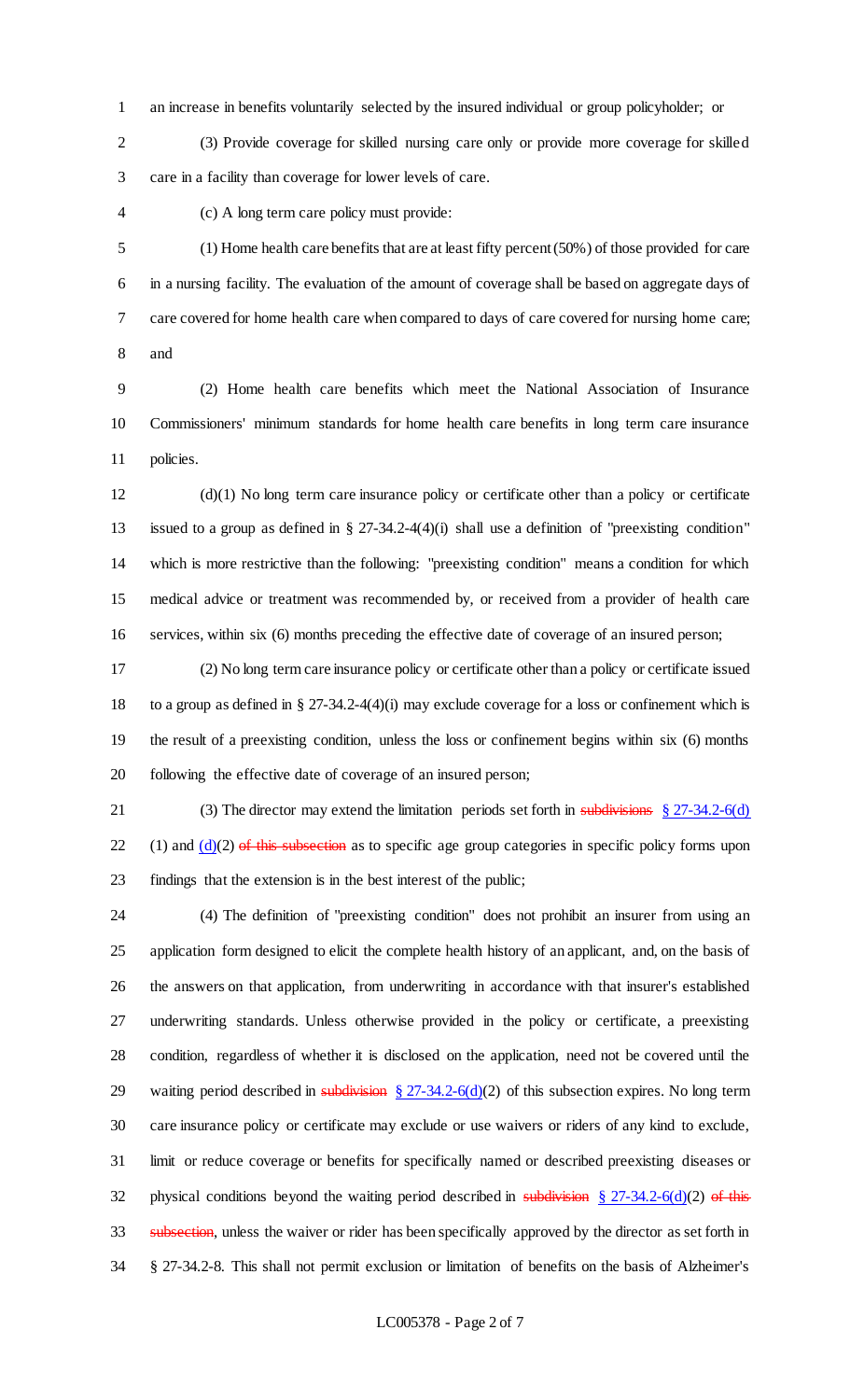- disease, other dementias, or organic brain disorders.
- (e)(1) No long term care insurance policy may be delivered or issued for delivery in this state if the policy:
- (i) Conditions eligibility for any benefits on a prior hospitalization or institutionalization requirement; or
- (ii) Conditions eligibility for benefits provided in an institutional care setting on the receipt of a higher level of institutional care.
- (iii) Conditions eligibility for any benefits other than waiver of premium, post-confinement, post-acute care or recuperative benefits on a prior institutionalization requirement.
- 10  $(2)(i)$  A long-term care insurance policy containing post-confinement, post-acute care or 11 recuperative benefits shall clearly label in a separate paragraph of the policy or certificate entitled "Limitations or Conditions on Eligibility for Benefits" such limitations or conditions, including any required number of days of confinement or rider shall not condition eligibility for non-institutional benefits on the prior or continuing receipt of skilled care services.
- (ii) A long-term care insurance policy or rider that conditions eligibility of noninstitutional 16 benefits on the prior receipt of institutional care shall not require a prior institutional stay of more 17 than thirty (30) days.
- (3) No long-term insurance policy or rider that provides benefits only following institutionalization shall condition such benefits upon admission to a facility for the same or related conditions within a period of less than thirty (30) days after discharge from the institution.
- (f) The commissioner may adopt regulations establishing loss ratio standards for long term care insurance policies provided that a specific reference to long term care insurance policies is contained in the regulation.
- 24 (g) Right to return -- Free look. Long term care insurance applicants shall have the right to 25 return the policy or certificate within thirty (30) days of its delivery and to have the premium refunded if, after examination of the policy or certificate, the applicant is not satisfied for any 27 reason. Long term care insurance policies and certificates shall have a notice prominently printed 28 on the first page or attached to the policy or certificate stating in substance that the applicant shall 29 have the right to return the policy or certificate within thirty (30) days of its delivery and to have 30 the premium refunded if, after examination of the policy or certificate other than a certificate issued 31 pursuant to a policy issued to a group defined in  $\S 27-34.2-4(4)(i)$ , the applicant is not satisfied for 32 any reason. This subsection shall also apply to denials of applications and any refund must be made within thirty (30) days of the return or denial.
- (1) Long-term care insurance applicants shall have the right to return the policy, certificate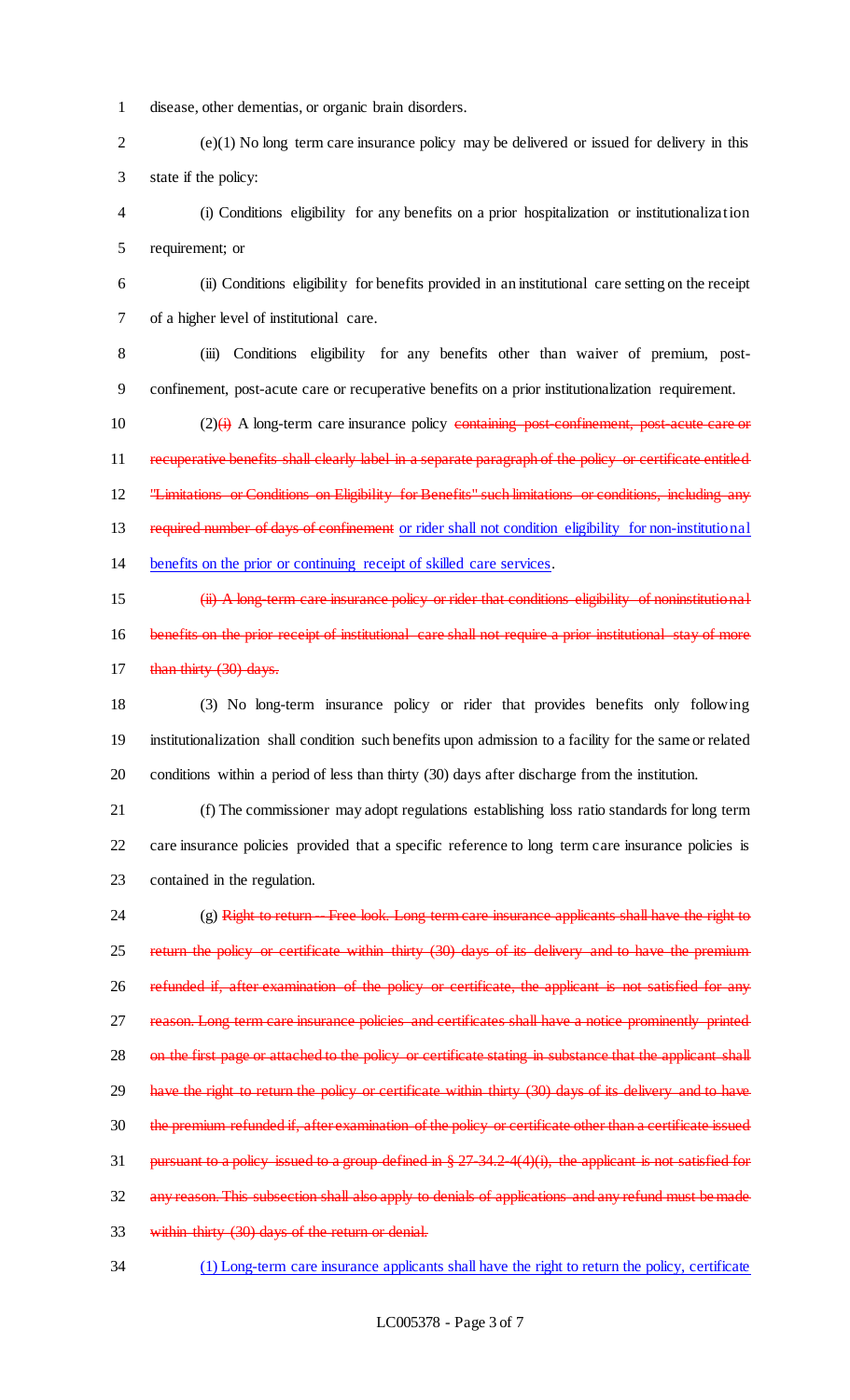1 or rider to the company or an agent/insurance producer of the company within thirty (30) days of

its receipt and to have the premium refunded if, after examination of the policy, certificate or rider,

the applicant is not satisfied for any reason.

 (2) Long-term care insurance policies, certificates and riders shall have a notice prominently printed on the first page or attached thereto including specific instructions to accomplish a return. This requirement shall not apply to certificates issued pursuant to a policy issued to a group defined in § 27-34.2-4. The following free look statement or language substantially similar shall be included:

 "You have thirty (30) days from the day you receive this policy, certificate or rider to review it and return it to the company if you decide not to keep it. You do not have to tell the company why you are returning it. If you decide not to keep it, simply return it to the company at

its administration office. Or you may return it to the agent/insurance producer that you bought it

from. You must return it within thirty (30) days of the day you first received it. The company will

refund the full amount of any premium paid within thirty (30) days after it receives the returned

policy, certificate or rider. The premium refund will be sent directly to the person who paid it. The

returned policy, certificate or rider will be void as if it had never been issued."

 (h)(1) An outline of coverage shall be delivered to a prospective applicant for long term care insurance at the time of initial solicitation through means which prominently direct the attention of the recipient to the document and its purpose;

 (2) The commissioner shall prescribe a standard format, including style, arrangement, and overall appearance, and the content of an outline of coverage;

 (3) In the case of insurance producer solicitations, an insurance producer must deliver the outline of coverage prior to the presentation of an application or enrollment form;

 (4) In the case of direct response solicitations, the outline of coverage must be presented in conjunction with any application or enrollment form;

26 (5) In the case of a policy issued to a group defined in subdivision  $\S$  27-34.2-4(4)(i) of this 27 act chapter, an outline of coverage shall not be required to be delivered, provided that the 28 information described in subdivision  $\S$ § 27-34.2-6(6)(i) - subdivision through 27-34.2- 6(6) $\left(\frac{v_i}{v_i}\right)$  is contained in other materials relating to enrollment. Upon request, these other materials shall be made available to the commissioner.

(6) The outline of coverage shall include:

(i) A description of the principal benefits and coverage provided in the policy;

(ii) A description of the eligibility triggers for benefits and how those triggers are met;

 $\frac{1}{2}$  (ii)(iii) A statement of the principal exclusions, reductions, and limitations contained in the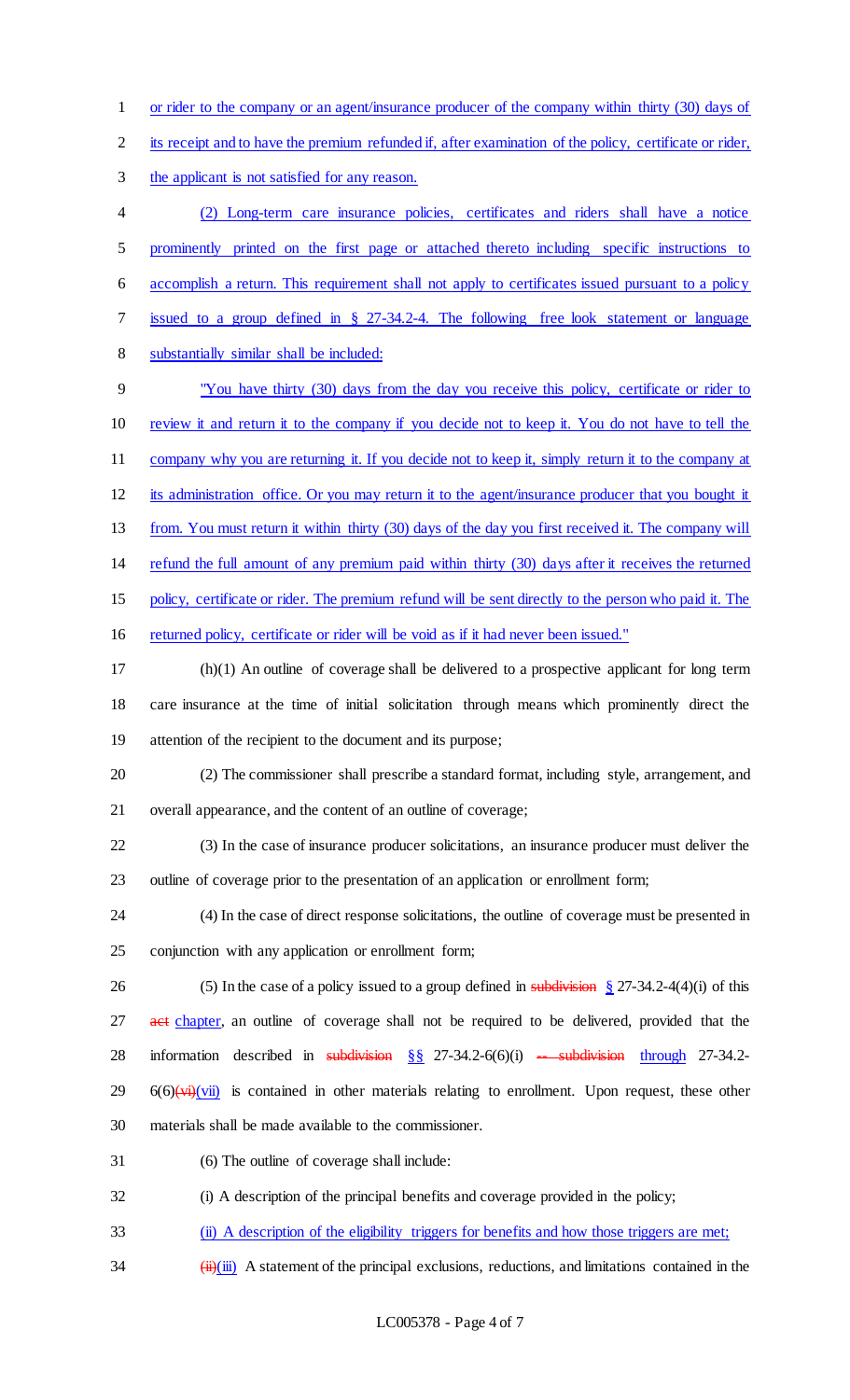policy;

| $\overline{2}$ | $\overrightarrow{iii}$ (iv) A statement of the terms under which the policy or certificate, or both, may be        |  |  |  |
|----------------|--------------------------------------------------------------------------------------------------------------------|--|--|--|
| $\mathfrak{Z}$ | continued in force or discontinued, including any reservation in the policy of a right to change                   |  |  |  |
| $\overline{4}$ | premiums. Continuation or conversion provisions of group coverage shall be specifically described;                 |  |  |  |
| 5              | $\overrightarrow{(iv)}(v)$ A statement that the outline of coverage is only a summary, not a contract of           |  |  |  |
| 6              | insurance, and that the policy or group master policy contains governing contractual provisions;                   |  |  |  |
| 7              | $(v)(vi)$ A description of the terms under which the policy or certificate may be returned and                     |  |  |  |
| 8              | the premium refunded; and                                                                                          |  |  |  |
| 9              | $\overrightarrow{(vi)}$ (vii) A brief description of the relationship of cost of care and benefits.                |  |  |  |
| 10             | $\overline{({\rm{viii}})}$ (viii) A statement that discloses to the policyholder or certificate holder whether the |  |  |  |
| 11             | policy is intended to be a federally tax-qualified long-term care insurance contract under §                       |  |  |  |
| 12             | 7702B(b) of the Internal Revenue Code of 1986, as amended, et seq.                                                 |  |  |  |
| 13             | (i) A certificate issued pursuant to a group long term care insurance policy which policy is                       |  |  |  |
| 14             | delivered or issued for delivery in this state shall include:                                                      |  |  |  |
| 15             | (1) A description of the principal benefits and coverage provided in the policy;                                   |  |  |  |
| 16             | (2) A statement of the principal exclusions, reductions, and limitations contained in the                          |  |  |  |
| 17             | policy; and                                                                                                        |  |  |  |
| 18             | (3) A statement that the group master policy determines governing contractual provisions.                          |  |  |  |
| 19             | $(4)(i)$ If an application for a long-term care insurance contract or certificate is approved,                     |  |  |  |
| 20             | the issuer shall deliver the contract or certificate of insurance to the applicant no later than thirty            |  |  |  |
| 21             | (30) days after the date of approval.                                                                              |  |  |  |
| 22             | $\Theta(k)$ At the time of policy delivery, a policy summary shall be delivered for an individual                  |  |  |  |
| 23             | life insurance or annuity policy which provides long term care benefits within the policy or by rider.             |  |  |  |
| 24             | In the case of direct response solicitations, the insurer shall deliver the policy summary upon the                |  |  |  |
| 25             | applicant's request, but regardless of request shall make the delivery no later than at the time of                |  |  |  |
| 26             | policy delivery. In addition to complying with all applicable requirements, the summary shall also                 |  |  |  |
| 27             | include:                                                                                                           |  |  |  |
| 28             | (1) An explanation of how the long term care benefit interacts with other components of                            |  |  |  |
| 29             | the policy, including deductions from death benefits;                                                              |  |  |  |
| 30             | (2) An illustration of the amount of benefits, the length of benefits, and the guaranteed                          |  |  |  |
| 31             | lifetime benefits, including a statement that any long-term care inflation projection option required              |  |  |  |
| 32             | by § 27-34.2-13, is not available under the policy for each covered person;                                        |  |  |  |
| 33             | (3) Any exclusions, reductions, and limitations on benefits of long term care benefits; and                        |  |  |  |
| 34             | (4) A statement that any long-term care inflation protection option required by 230-RICR-                          |  |  |  |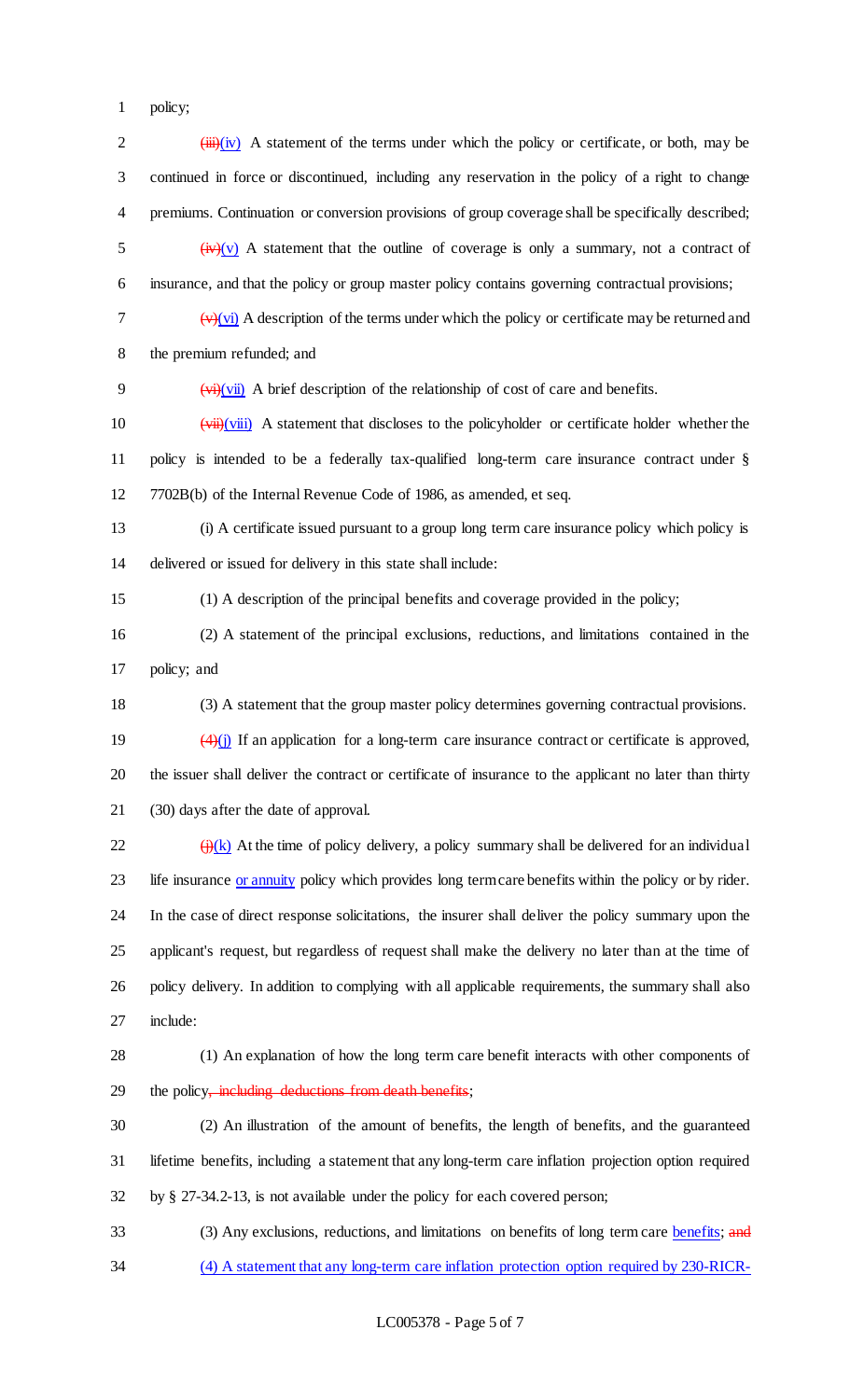20-35-1 is not available under this policy. If inflation protection was not required to be offered, or if inflation protection was required to be offered but was rejected, a statement that inflation protection is not available under this policy that proves long-term care benefits, and an explanation of other options available under the policy, if any, to increase the funds available to pay for the long-term care benefits.  $\left(4\right)\left(5\right)$  If applicable to the policy type, the summary shall also include: (i) A disclosure of the effects of exercising other rights under the policy; 8 (ii) A disclosure of guarantees related to long term care costs of insurance charges A disclosure of guarantees, fees or other costs related to long-term care costs of insurance charges in 10 the base policy and any riders; and 11 (iii) Current and projected periodic and maximum lifetime benefits.; and  $\left( \frac{5}{6} \right)$  The provisions of the policy summary listed above may be incorporated into a basic illustration or into the life insurance policy summary which is required to be delivered in accordance with chapter 4 of this title and the rules and regulations promulgated under § 27-4-23.  $(k)(l)$  Any time a long term benefit, funded through a life insurance vehicle by the acceleration of the death benefit, is in benefit payment status, a monthly report shall be provided to the policyholder. The report shall include: (1) Any long term care benefits paid out during the month; 19 (2) Any costs or changes that apply or will apply to the policy or any riders;  $\left(\frac{2}{3}\right)$  An explanation of any changes in the policy, e.g. death benefits or cash values, due to long term care benefits being paid out; and  $\frac{(3)(4)}{(4)}$  The amount of long term care benefits existing or remaining.  $\frac{(\mathrm{H})(\mathrm{m})}{(\mathrm{H})(\mathrm{m})}$  Any policy or rider advertised, marketed, or offered as long term care or nursing home insurance shall comply with the provisions of this chapter.  $25 \qquad \frac{(m)(n)}{n}$  If a claim under a long-term care insurance contract is denied, the issuer shall, within sixty (60) days of the date of a written request by the policyholder or certificate holder, or a representative thereof: (1) Provide a written explanation of the reasons for the denial; and (2) Make available all information directly related to the denial. (o) Any policy, certificate or rider advertised, marketed or offered as long-term care or nursing home insurance, as defined in § 27-34.2-4, shall comply with the provisions of this chapter. SECTION 2. This act shall take effect upon passage.

======== LC005378 ========